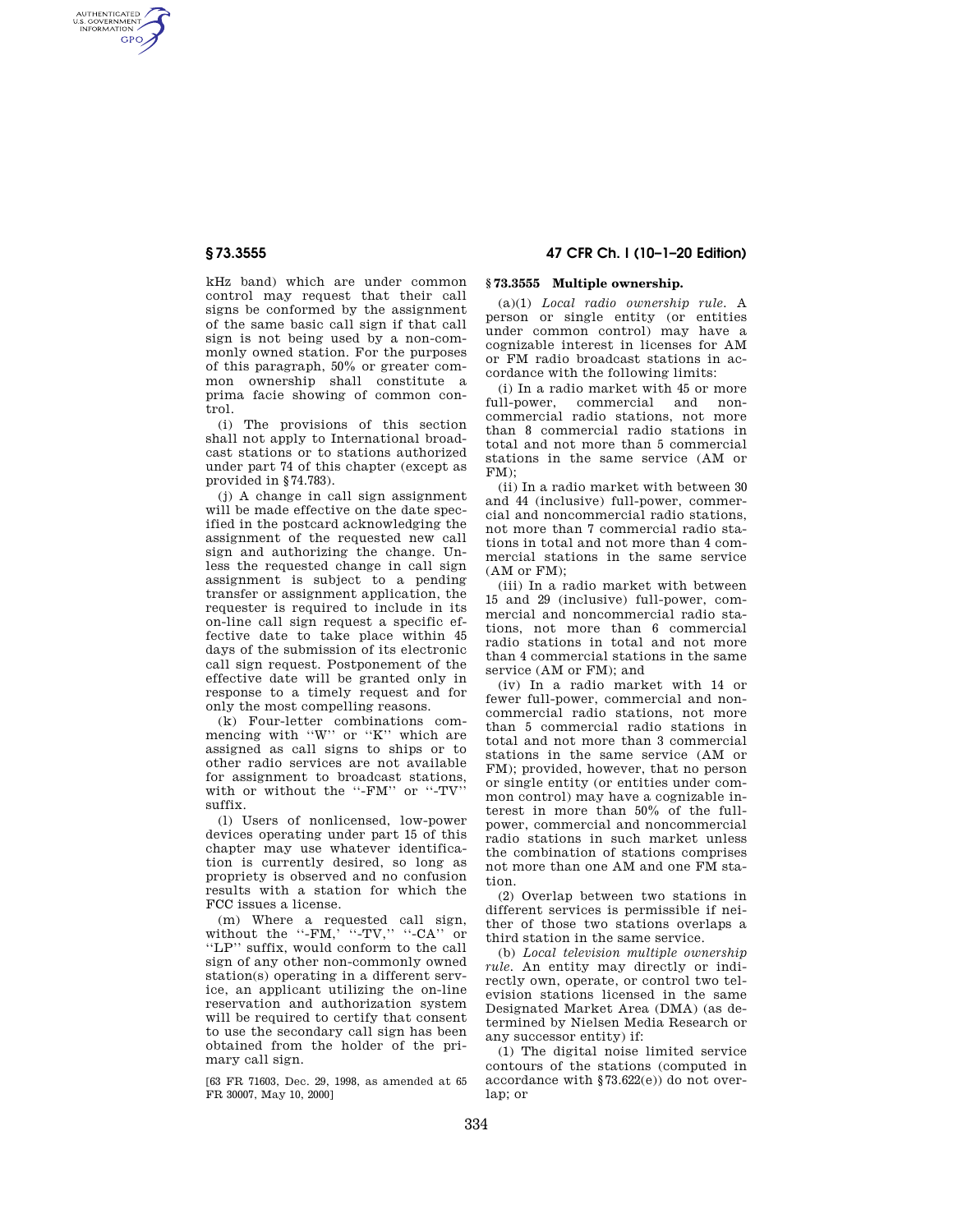(i) At the time the application to acquire or construct the station(s) is filed, at least one of the stations is not ranked among the top four stations in the DMA, based on the most recent allday (9 a.m.–midnight) audience share, as measured by Nielsen Media Research or by any comparable professional, accepted audience ratings service; and

(ii) At least 8 independently owned and operating, full-power commercial and noncommercial TV stations would remain post-merger in the DMA in which the communities of license of the TV stations in question are located. Count only those TV stations the digital noise limited service contours of which overlap with the digital noise limited service contour of at least one of the stations in the proposed combination. In areas where there is no DMA, count the TV stations present in an area that would be the functional equivalent of a TV market. Count only those TV stations digital noise limited service contours of which overlap with the digital noise limited service contour of at least one of the stations in the proposed combination.

(2) [Reserved]

(c) *Radio-television cross-ownership rule.* (1) The rule in this paragraph (c) is triggered when:

(i) The predicted or measured 1 mV/m contour of an existing or proposed FM station (computed in accordance with §73.313) encompasses the entire community of license of an existing or proposed commonly owned TV broadcast station(s), or the principal community contour(s) of the TV broadcast station(s) (computed in accordance with §73.625) encompasses the entire community of license of the FM station; or

(ii) The predicted or measured 2 mV/ m groundwave contour of an existing or proposed AM station (computed in accordance with §73.183 or §73.186), encompasses the entire community of license of an existing or proposed commonly owned TV broadcast station(s), or the principal community contour(s) of the TV broadcast station(s) (computed in accordance with §73.625) encompass(es) the entire community of license of the AM station.

(2) An entity may directly or indirectly own, operate, or control up to two commercial TV stations (if permitted by paragraph (b) of this section, the local television multiple ownership rule) and one commercial radio station situated as described in paragraph  $(c)(1)$  of this section. An entity may not exceed these numbers, except as follows:

(i) If at least 20 independently owned media voices would remain in the market post-merger, an entity can directly or indirectly own, operate, or control up to:

(A) Two commercial TV and six commercial radio stations (to the extent permitted by paragraph (a) of this section, the local radio multiple ownership rule); or

(B) One commercial TV and seven commercial radio stations (to the extent that an entity would be permitted to own two commercial TV and six commercial radio stations under para $graph (c)(2)(i)(A)$  of this section, and to the extent permitted by paragraph (a) of this section, the local radio multiple ownership rule).

(ii) If at least 10 independently owned media voices would remain in the market post-merger, an entity can directly or indirectly own, operate, or control up to two commercial TV and four commercial radio stations (to the extent permitted by paragraph (a) of this section, the local radio multiple ownership rule).

(3) To determine how many media voices would remain in the market, count the following:

(i) *TV stations.* Independently owned and operating full-power broadcast TV stations within the DMA of the TV station's (or stations') community (or communities) of license that have digital noise limited service contours (computed in accordance with §73.622(e)) that overlap with the digital noise limited service contour(s) of the TV station(s) at issue;

(ii) *Radio stations.* (A)(*1*) Independently owned operating primary broadcast radio stations that are in the radio metro market (as defined by Arbitron or another nationally recognized audience rating service) of:

(*i*) The TV station's (or stations') community (or communities) of license; or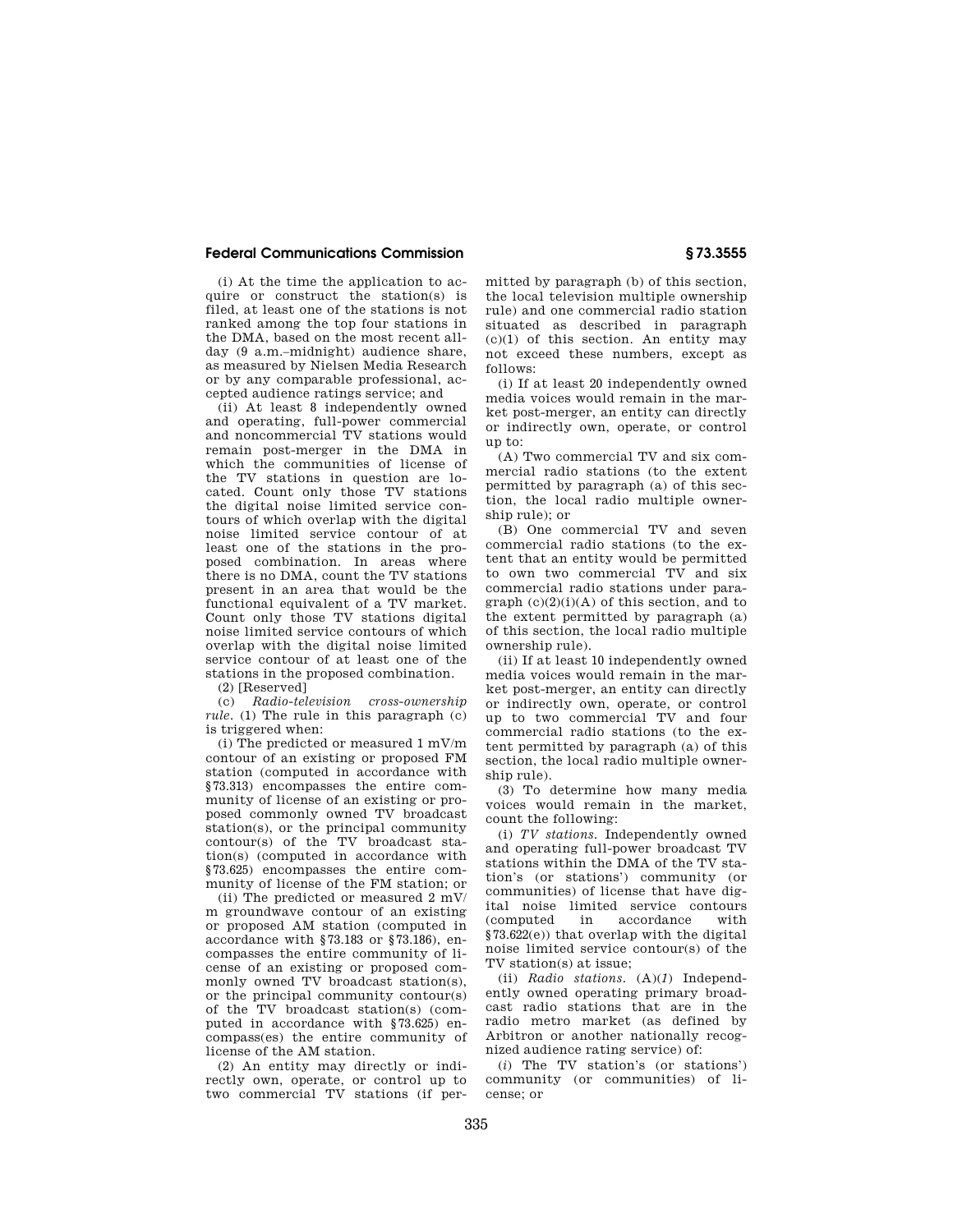(*ii*) The radio station's (or stations') community (or communities) of license; and

(*2*) Independently owned out-of-market broadcast radio stations with a minimum share as reported by Arbitron or another nationally recognized audience rating service.

(B) When a proposed combination involves stations in different radio markets, the voice requirement in paragraphs  $(c)(2)(i)$  and  $(ii)$  of this section must be met in each market; the radio stations of different radio metro markets may not be counted together.

(C) In areas where there is no radio metro market, count the radio stations present in an area that would be the functional equivalent of a radio market.

(iii) *Newspapers.* Newspapers that are published at least four days a week within the TV station's DMA in the dominant language of the market and that have a circulation exceeding 5% of the households in the DMA; and

(iv) *One cable system.* If cable television is generally available to households in the DMA. Cable television counts as only one voice in the DMA, regardless of how many individual cable systems operate in the DMA.

(d) *Newspaper/broadcast cross-ownership rule.* (1) No party (including all parties under common control) may directly or indirectly own, operate, or control a daily newspaper and a fullpower commercial broadcast station (AM, FM, or TV) if:

(i) The predicted or measured 2 mV/m groundwave contour of the AM station (computed in accordance with §73.183 or §73.186) encompasses the entire community in which the newspaper is published and, in areas designated as Nielsen Audio Metro markets, the AM station and the community of publication of the newspaper are located in the same Nielsen Audio Metro market;

(ii) The predicted or measured  $1 \text{ mV}$ m contour of the FM station (computed in accordance with §73.313) encompasses the entire community in which the newspaper is published and, in areas designated as Nielsen Audio Metro markets, the FM station and the community of publication of the newspaper are located in the same Nielsen Audio Metro market; or

**§ 73.3555 47 CFR Ch. I (10–1–20 Edition)** 

(iii) The principal community contour of the TV station (computed in accordance with §73.625) encompasses the entire community in which the newspaper is published; and the community of license of the TV station and the community of publication of the newspaper are located in the same DMA.

(2) The prohibition in paragraph (d)(1) of this section shall not apply upon a showing that either the newspaper or television station is failed or failing.

(e) *National television multiple ownership rule.* (1) No license for a commercial television broadcast station shall be granted, transferred or assigned to any party (including all parties under common control) if the grant, transfer or assignment of such license would result in such party or any of its stockholders, partners, members, officers or directors having a cognizable interest in television stations which have an aggregate national audience reach exceeding thirty-nine (39) percent.

(2) *For purposes of this paragraph (e)*:

(i) *National audience reach means* the total number of television households in the Nielsen Designated Market Areas (DMAs) in which the relevant stations are located divided by the total national television households as measured by DMA data at the time of a grant, transfer, or assignment of a license. For purposes of making this calculation, UHF television stations shall be attributed with 50 percent of the television households in their DMA market.

(ii) No market shall be counted more than once in making this calculation.

(3) *Divestiture.* A person or entity that exceeds the thirty-nine (39) percent national audience reach limitation for television stations in paragraph  $(e)(1)$ of this section through grant, transfer, or assignment of an additional license for a commercial television broadcast station shall have not more than 2 years after exceeding such limitation to come into compliance with such limitation. This divestiture requirement shall not apply to persons or entities that exceed the 39 percent national audience reach limitation through population growth.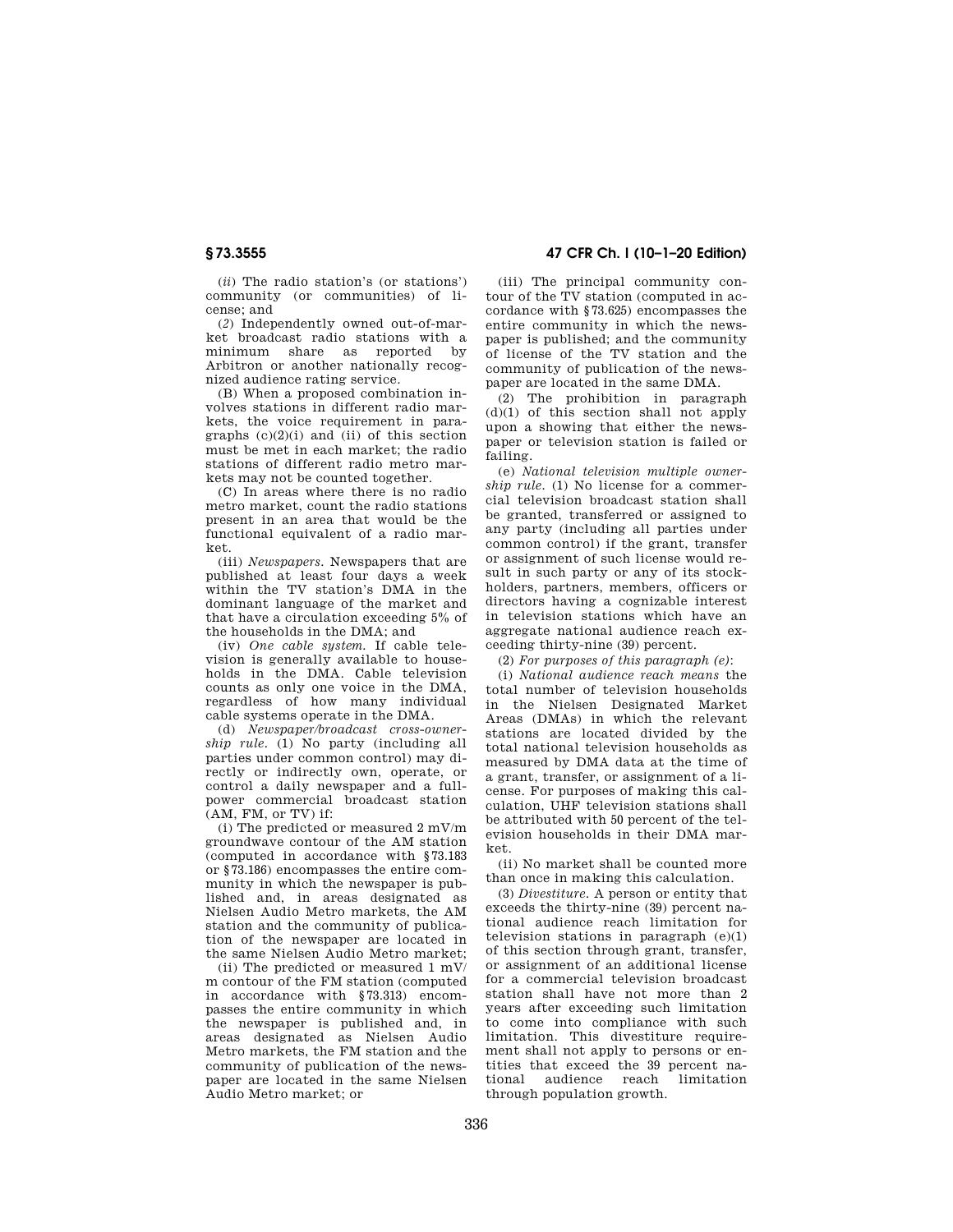(f) The ownership limits of this section are not applicable to noncommercial educational FM and noncommercial educational TV stations. However, the attribution standards set forth in the Notes to this section will be used to determine attribution for noncommercial educational FM and TV applicants, such as in evaluating mutually exclusive applications pursuant to subpart K of part 73.

NOTE 1 TO §73.3555: The words ''cognizable interest'' as used herein include any interest, direct or indirect, that allows a person or entity to own, operate or control, or that otherwise provides an attributable interest in, a broadcast station.

NOTE 2 TO §73.3555: In applying the provisions of this section, ownership and other interests in broadcast licensees, cable television systems and daily newspapers will be attributed to their holders and deemed cognizable pursuant to the following criteria:

a. Except as otherwise provided herein, partnership and direct ownership interests and any voting stock interest amounting to 5% or more of the outstanding voting stock of a corporate broadcast licensee, cable television system or daily newspaper will be cognizable;

b. Investment companies, as defined in 15 U.S.C. 80a–3, insurance companies and banks holding stock through their trust departments in trust accounts will be considered to have a cognizable interest only if they hold 20% or more of the outstanding voting stock of a corporate broadcast licensee, cable television system or daily newspaper, or if any of the officers or directors of the broadcast licensee, cable television system or daily newspaper are representatives of the investment company, insurance company or bank concerned. Holdings by a bank or insurance company will be aggregated if the bank or insurance company has any right to determine how the stock will be voted. Holdings by investment companies will be aggregated if under common management.

c. Attribution of ownership interests in a broadcast licensee, cable television system or daily newspaper that are held indirectly by any party through one or more intervening corporations will be determined by successive multiplication of the ownership percentages for each link in the vertical ownership chain and application of the relevant attribution benchmark to the resulting product, except that wherever the ownership percentage for any link in the chain exceeds 50%, it shall not be included for purposes of this multiplication. For purposes of paragraph i. of this note, attribution of ownership interests in a broadcast licensee, cable television system or daily newspaper that are held indirectly by any party

through one or more intervening organizations will be determined by successive multiplication of the ownership percentages for each link in the vertical ownership chain and application of the relevant attribution benchmark to the resulting product, and the ownership percentage for any link in the chain that exceeds 50% shall be included for purposes of this multiplication. [For example, except for purposes of paragraph (i) of this note, if A owns 10% of company X, which owns 60% of company Y, which owns 25% of ''Licensee,'' then X's interest in ''Licensee'' would be 25% (the same as Y's interest because X's interest in Y exceeds 50%), and A's interest in "Licensee" would be  $2.5\%$  (0.1  $\times$ 0.25). Under the 5% attribution benchmark, X's interest in "Licensee" would be cognizable, while A's interest would not be cognizable. For purposes of paragraph i. of this note, X's interest in ''Licensee'' would be 15% (0.6 × 0.25) and A's interest in ''Licensee'' would be  $1.5\%$  (0.1 x 0.6  $\times$  0.25). Neither interest would be attributed under paragraph i. of this note.]

d. Voting stock interests held in trust shall be attributed to any person who holds or shares the power to vote such stock, to any person who has the sole power to sell such stock, and to any person who has the right to revoke the trust at will or to replace the trustee at will. If the trustee has a familial, personal or extra-trust business relationship to the grantor or the beneficiary, the grantor or beneficiary, as appropriate, will be attributed with the stock interests held in trust. An otherwise qualified trust will be ineffective to insulate the grantor or beneficiary from attribution with the trust's assets unless all voting stock interests held by the grantor or beneficiary in the relevant broadcast licensee, cable television system or daily newspaper are subject to said trust.

e. Subject to paragraph i. of this note, holders of non-voting stock shall not be attributed an interest in the issuing entity. Subject to paragraph i. of this note, holders of debt and instruments such as warrants, convertible debentures, options or other nonvoting interests with rights of conversion to voting interests shall not be attributed unless and until conversion is effected.

f. 1. A limited partnership interest shall be attributed to a limited partner unless that partner is not materially involved, directly or indirectly, in the management or operation of the media-related activities of the partnership and the licensee or system so certifies. An interest in a Limited Liability Company (''LLC'') or Registered Limited Liability Partnership (''RLLP'') shall be attributed to the interest holder unless that interest holder is not materially involved, directly or indirectly, in the management or operation of the media-related activities of the partnership and the licensee or system so certifies.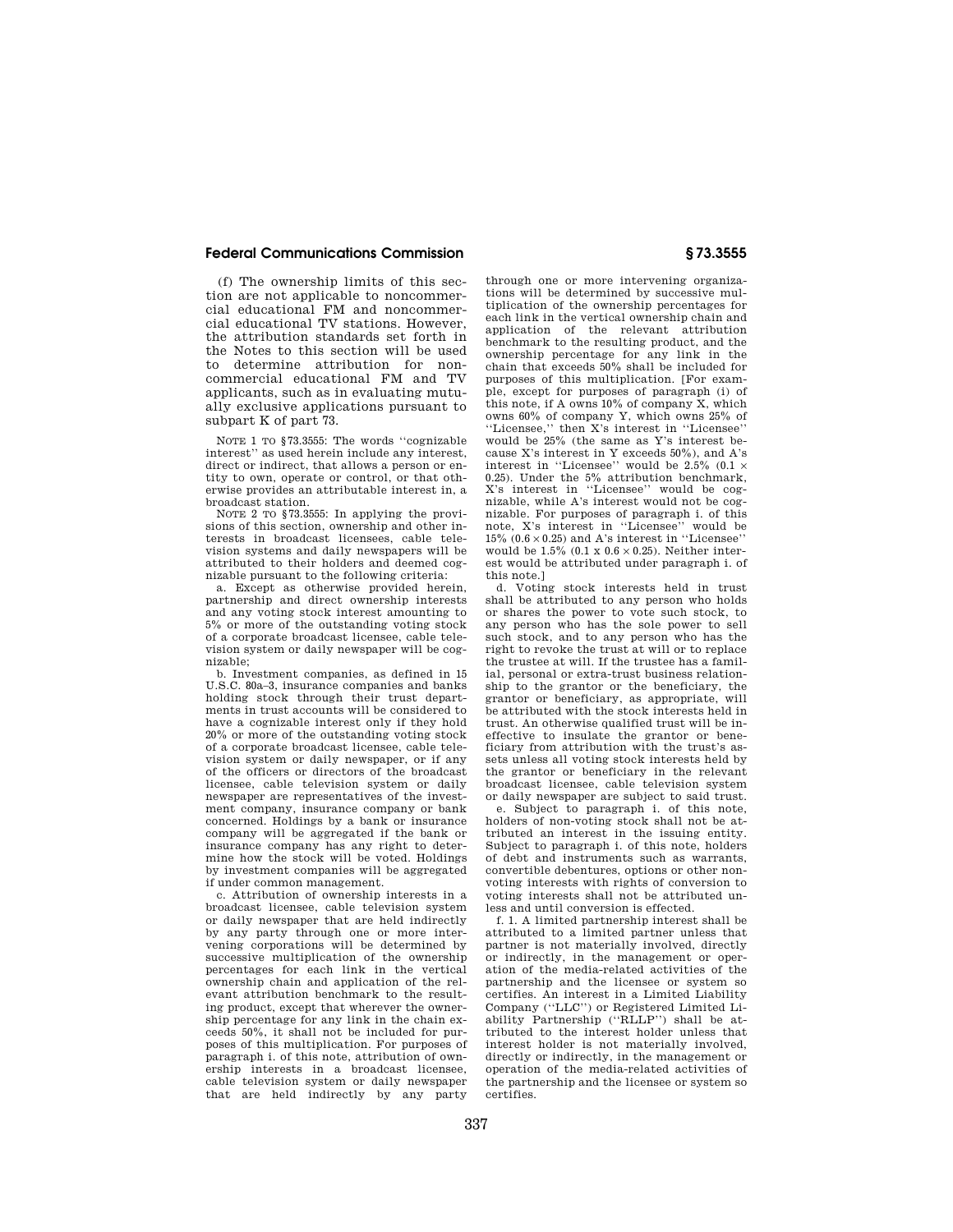2. For a licensee or system that is a limited partnership to make the certification set forth in paragraph f. 1. of this note, it must verify that the partnership agreement or certificate of limited partnership, with respect to the particular limited partner exempt from attribution, establishes that the exempt limited partner has no material involvement, directly or indirectly, in the management or operation of the media activities of the partnership. For a licensee or system that is an LLC or RLLP to make the certification set forth in paragraph f. 1. of this note, it must verify that the organizational document, with respect to the particular interest holder exempt from attribution, establishes that the exempt interest holder has no material involvement, directly or indirectly, in the management or operation of the media activities of the LLC or RLLP. The criteria which would assume adequate insulation for purposes of this certification are described in the Memorandum Opinion and Order in MM Docket No. 83–46, FCC 85–252 (released June 24, 1985), as modified on reconsideration in the Memorandum Opinion and Order in MM Docket No. 83–46, FCC 86–410 (released November 28, 1986). Irrespective of the terms of the certificate of limited partnership or partnership agreement, or other organizational document in the case of an LLC or RLLP, however, no such certification shall be made if the individual or entity making the certification has actual knowledge of any material involvement of the limited partners, or other interest holders in the case of an LLC or RLLP, in the management or operation of the media-related businesses of the partnership or LLC or RLLP.

3. In the case of an LLC or RLLP, the licensee or system seeking insulation shall certify, in addition, that the relevant state statute authorizing LLCs permits an LLC member to insulate itself as required by our criteria.

g. Officers and directors of a broadcast licensee, cable television system or daily newspaper are considered to have a cognizable interest in the entity with which they are so associated. If any such entity engages in businesses in addition to its primary business of broadcasting, cable television service or newspaper publication, it may request the Commission to waive attribution for any officer or director whose duties and responsibilities are wholly unrelated to its primary business. The officers and directors of a parent company of a broadcast licensee, cable television system or daily newspaper, with an attributable interest in any such subsidiary entity, shall be deemed to have a cognizable interest in the subsidiary unless the duties and responsibilities of the officer or director involved are wholly unrelated to the broadcast licensee, cable television system or daily newspaper sub-

# **§ 73.3555 47 CFR Ch. I (10–1–20 Edition)**

sidiary, and a statement properly documenting this fact is submitted to the Commission. [This statement may be included on the appropriate Ownership Report.] The officers and directors of a sister corporation of a broadcast licensee, cable television system or daily newspaper shall not be attributed with ownership of these entities by virtue of such status.

h. Discrete ownership interests will be aggregated in determining whether or not an interest is cognizable under this section. An individual or entity will be deemed to have a cognizable investment if:

1. The sum of the interests held by or through ''passive investors'' is equal to or exceeds 20 percent; or

2. The sum of the interests other than those held by or through ''passive investors'' is equal to or exceeds 5 percent; or

3. The sum of the interests computed under paragraph h. 1. of this note plus the sum of the interests computed under paragraph h. 2. of this note is equal to or exceeds 20 percent.

i.1. Notwithstanding paragraphs e. and f. of this Note, the holder of an equity or debt interest or interests in a broadcast licensee, cable television system, daily newspaper, or other media outlet subject to the broadcast multiple ownership or cross-ownership rules (''interest holder'') shall have that interest attributed if:

A. The equity (including all stockholdings, whether voting or nonvoting, common or preferred) and debt interest or interests, in the aggregate, exceed 33 percent of the total asset value, defined as the aggregate of all equity plus all debt, of that media outlet; and

B.(i) The interest holder also holds an interest in a broadcast licensee, cable television system, newspaper, or other media outlet operating in the same market that is subject to the broadcast multiple ownership or cross-ownership rules and is attributable under paragraphs of this note other than this paragraph i.; or

(ii) The interest holder supplies over fifteen percent of the total weekly broadcast programming hours of the station in which the interest is held. For purposes of applying this paragraph, the term, ''market,'' will be defined as it is defined under the specific multiple ownership rule or cross-ownership rule that is being applied, except that for television stations, the term ''market,'' will be defined by reference to the definition contained in the local television multiple ownership rule contained in paragraph (b) of this section.

2. Notwithstanding paragraph i.1. of this Note, the interest holder may exceed the 33 percent threshold therein without triggering attribution where holding such interest would enable an eligible entity to acquire a broadcast station, provided that: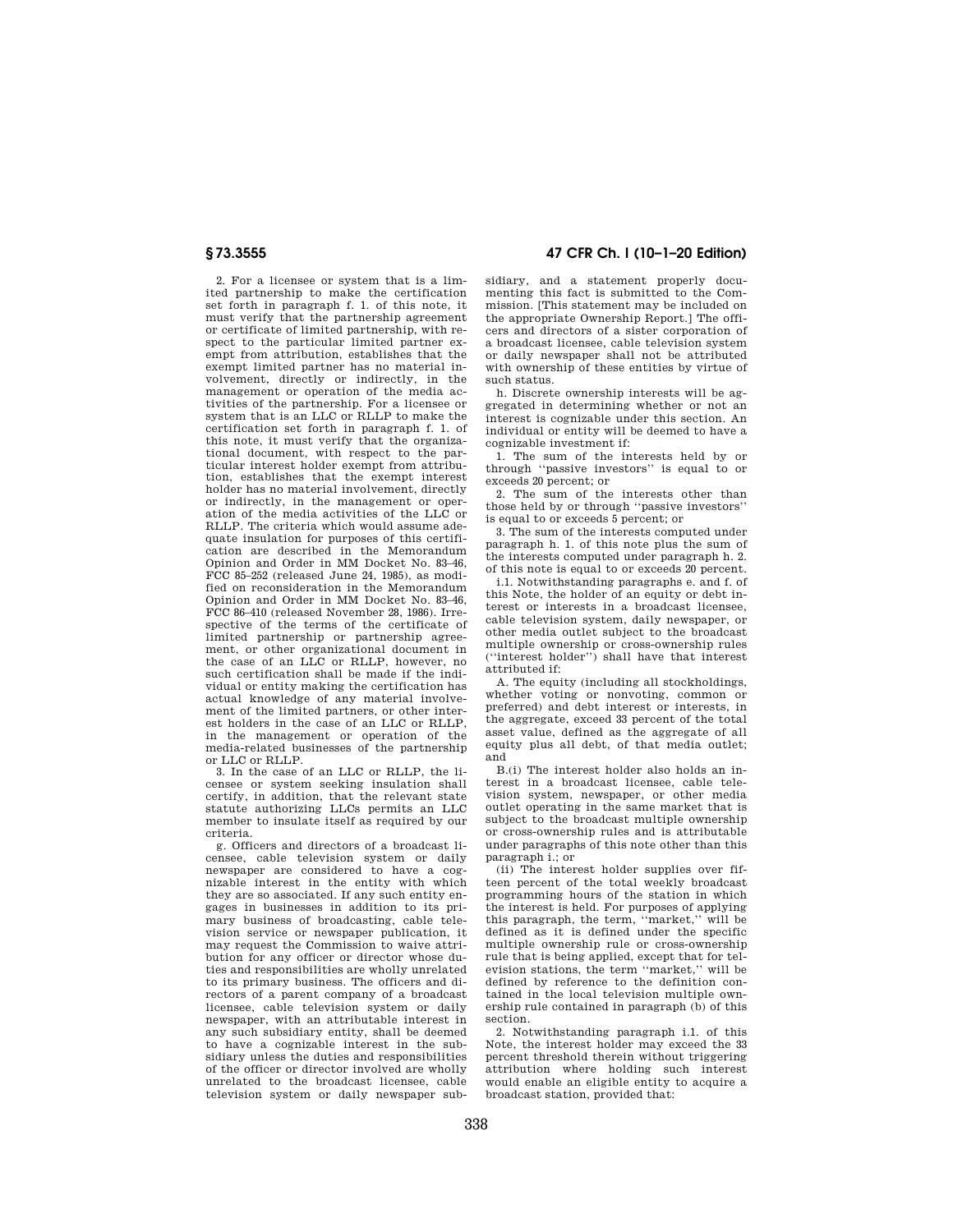i. The combined equity and debt of the interest holder in the eligible entity is less than 50 percent, or

ii. The total debt of the interest holder in the eligible entity does not exceed 80 percent of the asset value of the station being acquired by the eligible entity and the interest holder does not hold any equity interest, option, or promise to acquire an equity interest in the eligible entity or any related entity. For purposes of this paragraph i.2, an ''eligible entity'' shall include any entity that qualifies as a small business under the Small Business Administration's size standards for its industry grouping, as set forth in 13 CFR 121.201, at the time the transaction is approved by the FCC, and holds:

A. 30 percent or more of the stock or partnership interests and more than 50 percent of the voting power of the corporation or partnership that will own the media outlet; or

B. 15 percent or more of the stock or partnership interests and more than 50 percent of the voting power of the corporation or partnership that will own the media outlet, provided that no other person or entity owns or controls more than 25 percent of the outstanding stock or partnership interests; or

C. More than 50 percent of the voting power of the corporation that will own the media outlet if such corporation is a publicly traded company.

j. ''Time brokerage'' (also known as ''local marketing'') is the sale by a licensee of discrete blocks of time to a ''broker'' that supplies the programming to fill that time and sells the commercial spot announcements in it.

1. Where two radio stations are both located in the same market, as defined for purposes of the local radio ownership rule contained in paragraph (a) of this section, and a party (including all parties under common control) with a cognizable interest in one such station brokers more than 15 percent of the broadcast time per week of the other such station, that party shall be treated as if it has an interest in the brokered station subject to the limitations set forth in paragraphs (a), (c), and (d) of this section. This limitation shall apply regardless of the source of the brokered programming supplied by the party to the brokered station.

2. Where two television stations are both located in the same market, as defined in the local television ownership rule contained in paragraph (b) of this section, and a party (including all parties under common control) with a cognizable interest in one such station brokers more than 15 percent of the broadcast time per week of the other such station, that party shall be treated as if it has an interest in the brokered station subject to the limitations set forth in paragraphs (b), (c), (d) and (e) of this section. This limitation shall apply regardless of the

source of the brokered programming supplied by the party to the brokered station.

3. Every time brokerage agreement of the type described in this Note shall be undertaken only pursuant to a signed written agreement that shall contain a certification by the licensee or permittee of the brokered station verifying that it maintains ultimate control over the station's facilities including, specifically, control over station finances, personnel and programming, and by the brokering station that the agreement complies with the provisions of paragraphs  $(b)$ ,  $(c)$ , and  $(d)$  of this section if the brokering station is a television station or with paragraphs (a), (c), and (d) of this section if the brokering station is a radio station.

k. ''Joint Sales Agreement'' is an agreement with a licensee of a ''brokered station'' that authorizes a ''broker'' to sell advertising time for the ''brokered station.''

1. Where two radio stations are both located in the same market, as defined for purposes of the local radio ownership rule contained in paragraph (a) of this section, and a party (including all parties under common control) with a cognizable interest in one such station sells more than 15 percent of the advertising time per week of the other such station, that party shall be treated as if it has an interest in the brokered station subject to the limitations set forth in paragraphs (a), (c), and (d) of this section.

2. Where two television stations are both located in the same market, as defined for purposes of the local television ownership rule contained in paragraph (b) of this section, and a party (including all parties under common control) with a cognizable interest in one such station sells more than 15 percent of the advertising time per week of the other such station, that party shall be treated as if it has an interest in the brokered station subject to the limitations set forth in paragraphs (b), (c), (d), and (e) of this section.

3. Every joint sales agreement of the type described in this Note shall be undertaken only pursuant to a signed written agreement that shall contain a certification by the licensee or permittee of the brokered station verifying that it maintains ultimate control over the station's facilities, including, specifically, control over station finances, personnel and programming, and by brokering station that the agreement complies with the limitations set forth in paragraphs (b), (c), and (d) of this section if the brokering station is a television station or with paragraphs (a), (c), and (d) of this section if the brokering station is a radio station.

NOTE 3 TO  $$73.3555$ : In cases where record and beneficial ownership of voting stock is not identical (e.g., bank nominees holding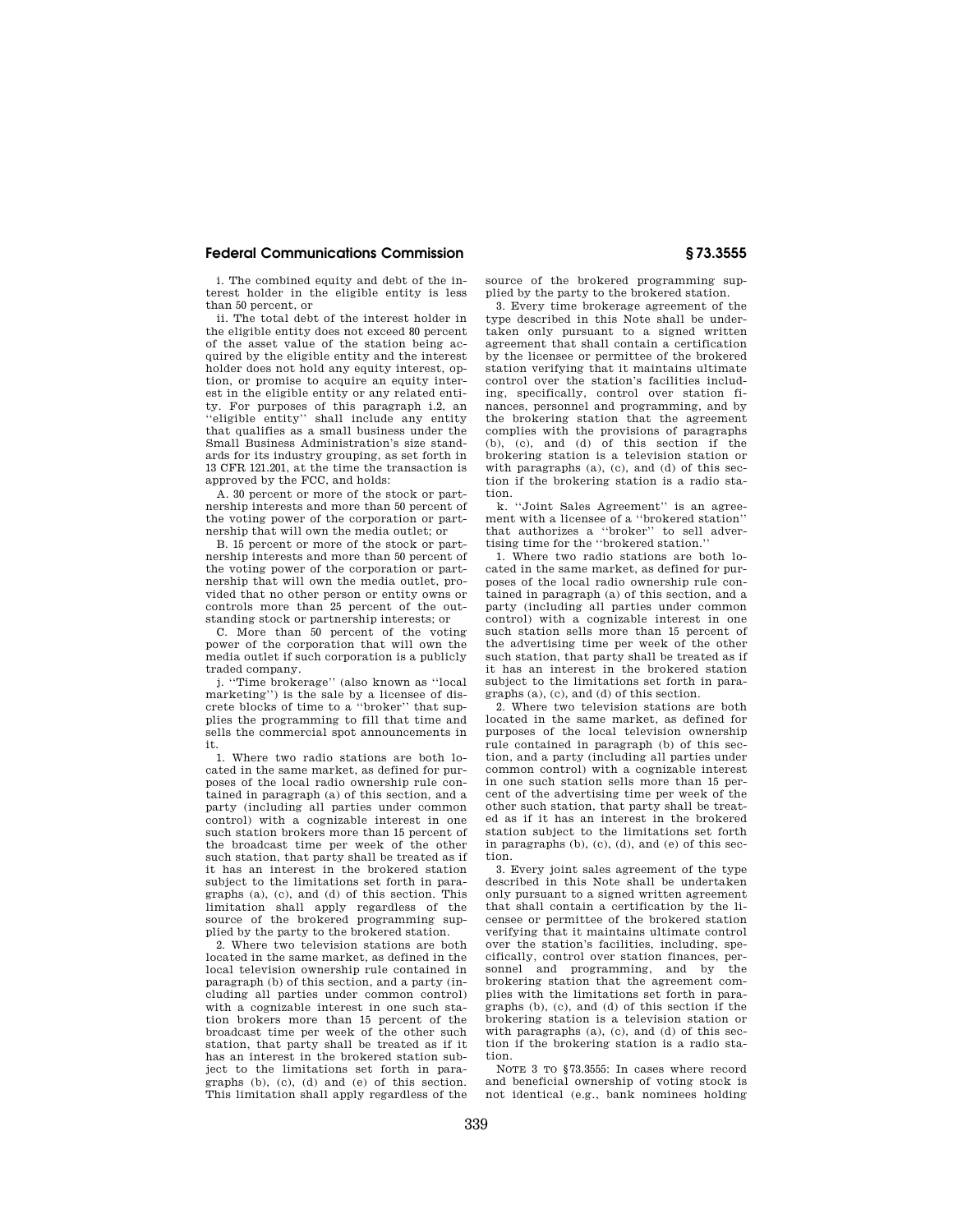stock as record owners for the benefit of mutual funds, brokerage houses holding stock in street names for the benefit of customers, investment advisors holding stock in their own names for the benefit of clients, and insurance companies holding stock), the party having the right to determine how the stock will be voted will be considered to own it for purposes of these rules.

NOTE 4 TO §73.3555: Paragraphs (a) through (d) of this section will not be applied so as to require divestiture, by any licensee, of existing facilities, and will not apply to applications for assignment of license or transfer of control filed in accordance with §73.3540(f) or §73.3541(b), or to applications for assignment of license or transfer of control to heirs or legatees by will or intestacy, or to FM or AM broadcast minor modification applications for intra-market community of license changes, if no new or increased concentration of ownership would be created among commonly owned, operated or controlled media properties. Paragraphs (a) through (d) of this section will apply to all applications for new stations, to all other applications for assignment or transfer, to all applications for major changes to existing stations, and to all other applications for minor changes to existing stations that seek a change in an FM or AM radio station's community of license or create new or increased concentration of ownership among commonly owned, operated or controlled media properties. Commonly owned, operated or controlled media properties that do not comply with paragraphs (a) through (d) of this section may not be assigned or transferred to a single person, group or entity, except as provided in this Note, the Report and Order in Docket No. 02–277, released July 2, 2003 (FCC 02–127), or the Second Report and Order in MB Docket No. 14–50, FCC 16–107 (released August 25, 2016).

NOTE 5 TO §73.3555: Paragraphs (b) through (e) of this section will not be applied to cases involving television stations that are ''satellite'' operations. Such cases will be considered in accordance with the analysis set forth in the Report and Order in MM Docket No. 87–8, FCC 91–182 (released July 8, 1991), as further explained by the Report and Order in MB Docket No. 18–63, FCC 19–17, (released March 12, 2019), in order to determine whether common ownership, operation, or control of the stations in question would be in the public interest. An authorized and operating 'satellite'' television station, the digital noise limited service contour of which overlaps that of a commonly owned, operated, or controlled ''non-satellite'' parent television broadcast station, or the principal community contour of which completely encompasses the community of publication of a commonly owned, operated, or controlled daily newspaper, or the community of license of a commonly owned, operated, or

## **§ 73.3555 47 CFR Ch. I (10–1–20 Edition)**

controlled AM or FM broadcast station, or the community of license of which is completely encompassed by the 2 mV/m contour of such AM broadcast station or the 1 mV/m contour of such FM broadcast station, may subsequently become a ''non-satellite'' station under the circumstances described in the aforementioned Report and Order in MM Docket No. 87–8. However, such commonly owned, operated, or controlled ''non-satellite'' television stations and AM or FM stations with the aforementioned community encompassment, may not be transferred or assigned to a single person, group, or entity except as provided in Note 4 of this section. Nor shall any application for assignment or transfer concerning such ''non-satellite'' stations be granted if the assignment or transfer would be to the same person, group or entity to which the commonly owned, operated, or controlled newspaper is proposed to be transferred, except as provided in Note 4 of this section.

NOTE 6 TO §73.3555: For purposes of this section a daily newspaper is one which is published four or more days per week, which is in the dominant language in the market, and which is circulated generally in the community of publication. A college newspaper is not considered as being circulated generally.

NOTE 7 TO §73.3555: The Commission will entertain applications to waive the restrictions in paragraph (b) and (c) of this section (the local television ownership rule and the radio/television cross-ownership rule) on a case-by-case basis. In each case, we will require a showing that the in-market buyer is the only entity ready, willing, and able to operate the station, that sale to an out-ofmarket applicant would result in an artificially depressed price, and that the waiver applicant does not already directly or indirectly own, operate, or control interest in two television stations within the relevant DMA. One way to satisfy these criteria would be to provide an affidavit from an independent broker affirming that active and serious efforts have been made to sell the permit, and that no reasonable offer from an entity outside the market has been received.

We will entertain waiver requests as follows:

1. If one of the broadcast stations involved is a ''failed'' station that has not been in operation due to financial distress for at least four consecutive months immediately prior to the application, or is a debtor in an involuntary bankruptcy or insolvency proceeding at the time of the application.

2. For paragraph (b) of this section only, if one of the television stations involved is a 'failing'' station that has an all-day audience share of no more than four per cent; the station has had negative cash flow for three consecutive years immediately prior to the application; and consolidation of the two